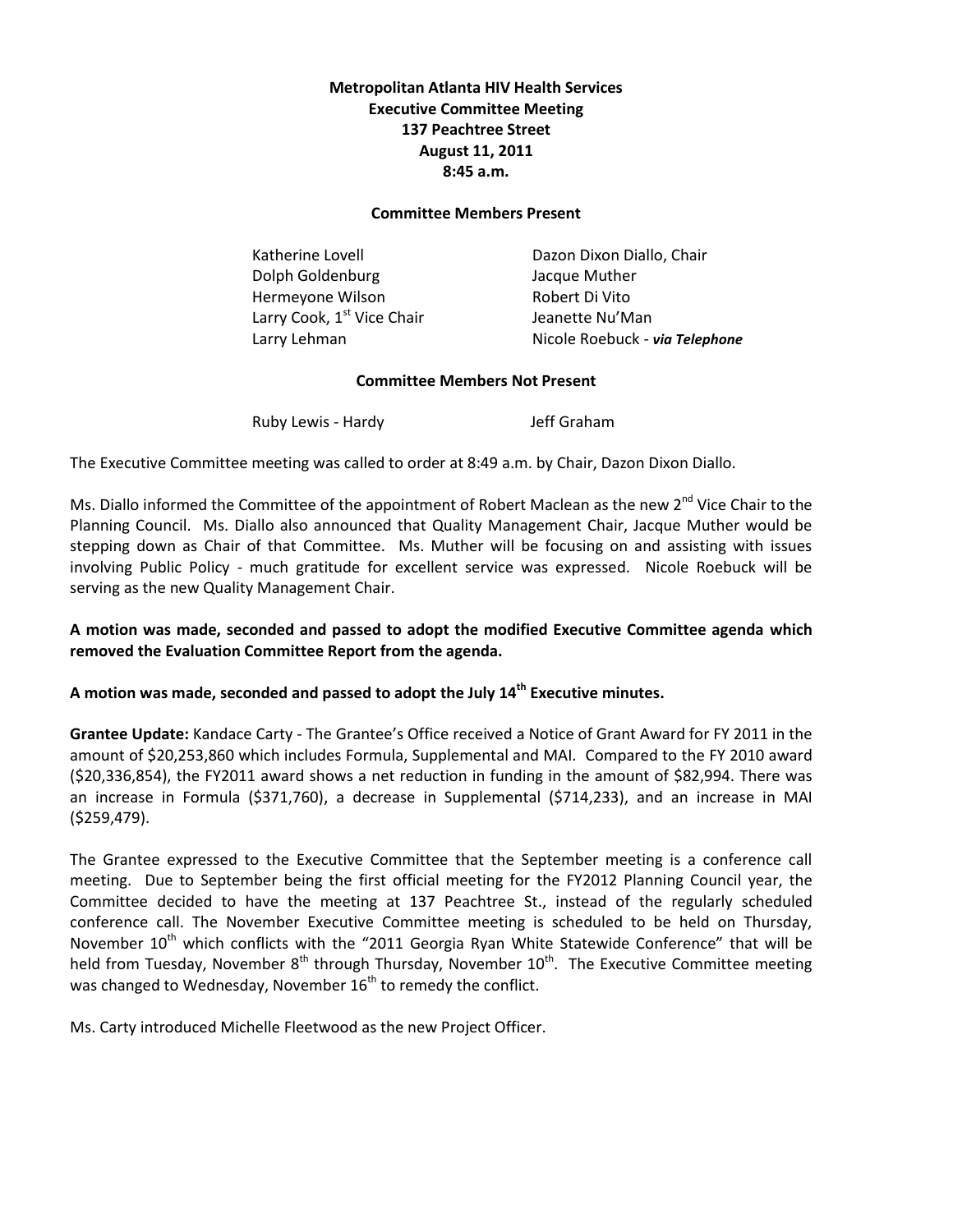# **Executive Committee August 11, 2011 Page 2**

**Priorities Committee:** Robert Di Vito - The Priorities Committee met in June and July and heard presentations from the Georgia Department of Community Health, Southeast AIDS Training and Education Center (SEATEC), Committees and individuals.

## **2012 Service Category Ranking**

The Priorities Committee reviewed the information that was presented to them during the June 23<sup>rd</sup> and July 14<sup>th</sup> meetings and determined that limited information presented by SEATEC, State, Agencies and individuals provided no sufficient reason to change the current FY11 ranking.

- 1. Primary Care
- 2. Oral Health
- 3. AIDS Pharmaceutical Assistance
- 4. Case Management
- 5. Mental Health
- 6. Substance Abuse
- 7. Housing
- 8. Support Services
	- a. Food
	- b. Emergency Assistance
	- c. Psychosocial Support
	- d. Medical Transportation
	- e. Legal Services
	- f. Linguistic Services
	- g. Child Care
- 9. Quality Management
- 10. EIS- Early Intervention Services
- 11. Home Health
- 12. Hospice
- 13. Council Support

## **A motion was made, seconded and passed to maintain the current FY2011 Priority Category ranking for FY 2012.**

### **FY 2012 Funding Amount***(Based on allocations)*

The Committee reviewed the set categories Primary Care, Quality Management and Council Support and determined to retain the set amounts for FY 2012. The Committee was not informed of any additional funds that the Planning Council, AAOI or any other Committee will need for FY 2012. Jeff Graham, Public Policy Chair, informed the Priorities Committee that the federal 2012 budget has not been set and he does not anticipate an increase in funding.

**A motion was made, seconded, and passed to approve the FY 2011 total base projection (FY 2010 award minus \$850,000) as the FY 2012 base award.**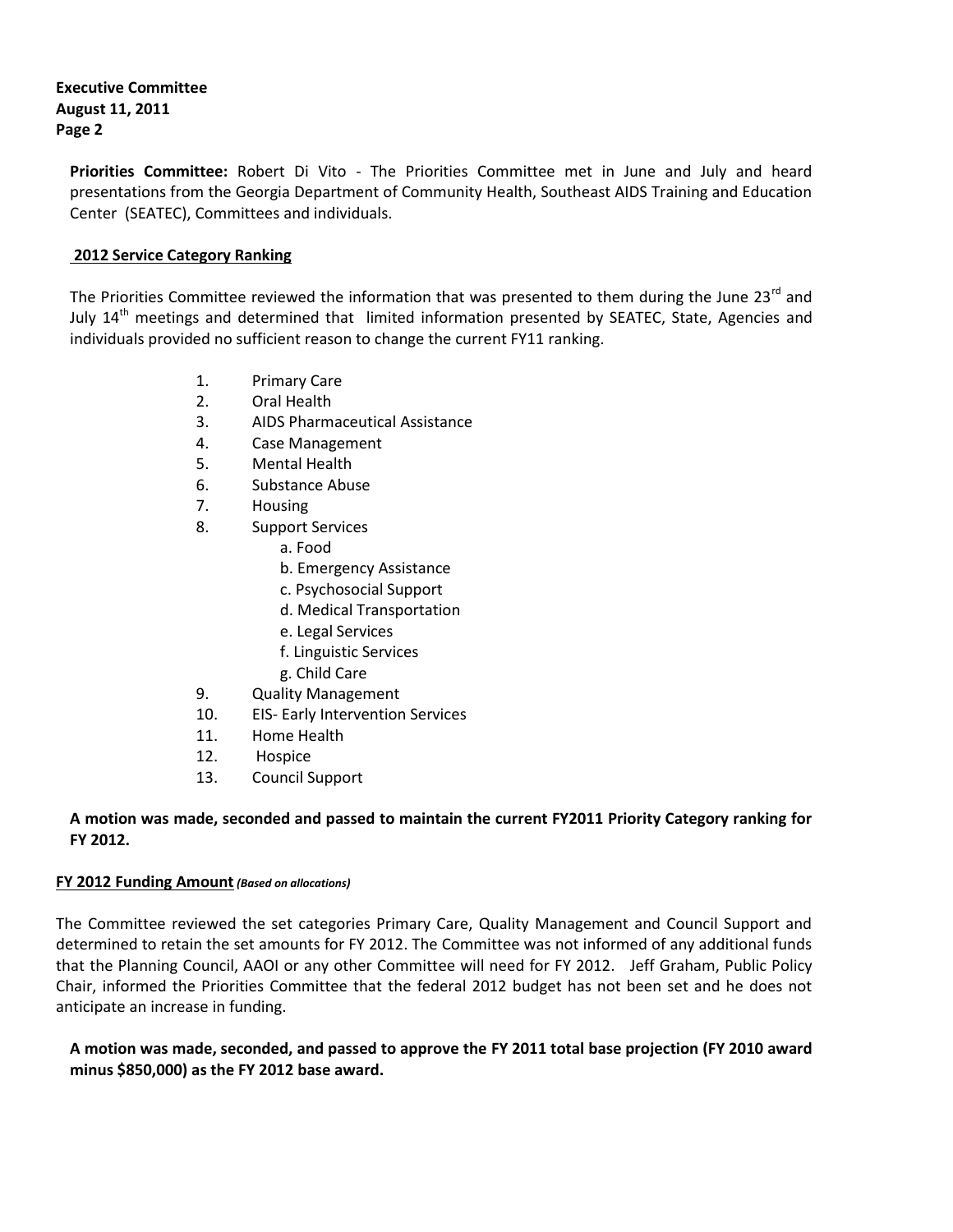### **Executive Committee August 11, 2011 Page 3**

#### **FY2012 Funding Ranges**

The Committee reviewed the FY 2012 funding ranges and determined that it would be best to revisit FY 2011 funding ranges to determine FY 2012 ranges. After significant discussion, the Committee determined it would be best to take a conservative approach to establish funding ranges based on anticipated flat funding. The Committee recommended using the FY2010 award amount minus \$850,000 as the FY 2012 projection.

Additional language was added to the "Decrease of \$1 to \$250,000" range to clarify that a funding decrease will be divided based on funding allocation across all categories, including the set categories.

|                      | Decrease of ><br>\$250,000                                                                                              | Decrease of \$1<br>to \$250,000                                                                           |              | FY 12 Funding Allocations  | Increase of \$1 to<br>\$850,000                                                                                                   | Increase of<br>\$850,000 to<br>\$1,150,000                                                                                        | Increase of ><br>\$1.15M                                                            |
|----------------------|-------------------------------------------------------------------------------------------------------------------------|-----------------------------------------------------------------------------------------------------------|--------------|----------------------------|-----------------------------------------------------------------------------------------------------------------------------------|-----------------------------------------------------------------------------------------------------------------------------------|-------------------------------------------------------------------------------------|
| Primary Care         |                                                                                                                         |                                                                                                           | \$10,071,200 | <b>SET</b>                 |                                                                                                                                   |                                                                                                                                   |                                                                                     |
| MAI                  |                                                                                                                         |                                                                                                           | \$1,672,622  |                            |                                                                                                                                   |                                                                                                                                   |                                                                                     |
| Non MAI              |                                                                                                                         |                                                                                                           | \$8,398,832  |                            |                                                                                                                                   |                                                                                                                                   |                                                                                     |
| Oral Health          |                                                                                                                         |                                                                                                           | \$1,373,389  |                            |                                                                                                                                   |                                                                                                                                   |                                                                                     |
| AIDS Pharmact Asst   |                                                                                                                         | categories                                                                                                | \$1,250,000  |                            |                                                                                                                                   |                                                                                                                                   |                                                                                     |
| <b>ADAF</b>          |                                                                                                                         |                                                                                                           | \$0          |                            |                                                                                                                                   |                                                                                                                                   |                                                                                     |
| Local                | Priorities Committee will meet to discuss impact of decreased<br>funding and whether new funding allocations are needed |                                                                                                           | \$1,250,000  |                            | Funds proportionately allocated to all categories excluding<br>Frimary Care, Quality Management and<br>Council Support categories | Priorities Committee will reconvene to determine whether<br>additional \$300,000 should be allocated to<br>the State ADAP or HICP | Priorities Committee will reconvene to consider the<br>funding in excess of \$1.15M |
| Case Management      |                                                                                                                         |                                                                                                           | \$1,471,529  |                            |                                                                                                                                   |                                                                                                                                   |                                                                                     |
| Mental Health        |                                                                                                                         | Funding decrease will be divided based on<br>funding allocation across all categories including the "Set" | \$1,342,715  |                            |                                                                                                                                   |                                                                                                                                   |                                                                                     |
| Substance Abuse      |                                                                                                                         |                                                                                                           | \$1,150,964  |                            |                                                                                                                                   |                                                                                                                                   |                                                                                     |
| Support Services     |                                                                                                                         |                                                                                                           | \$1,452,039  |                            |                                                                                                                                   |                                                                                                                                   |                                                                                     |
| Food                 |                                                                                                                         |                                                                                                           | \$893,003.99 | 61.50% Of Support Services |                                                                                                                                   |                                                                                                                                   |                                                                                     |
| Emergency Assistance |                                                                                                                         |                                                                                                           | \$43,561.17  | 3.00% Of Support Services  |                                                                                                                                   |                                                                                                                                   |                                                                                     |
| Psychosocial Support |                                                                                                                         |                                                                                                           | \$203,285.46 | 14.00% Of Support Services |                                                                                                                                   |                                                                                                                                   |                                                                                     |
| Medical Transport    |                                                                                                                         |                                                                                                           | \$87,122.34  | 6.00% Of Support Services  |                                                                                                                                   |                                                                                                                                   |                                                                                     |
| Legal                |                                                                                                                         |                                                                                                           | \$94,382.53  | 6.50% Of Support Services  |                                                                                                                                   |                                                                                                                                   |                                                                                     |
| Linguistic Svcs      |                                                                                                                         |                                                                                                           | \$101,642.73 | 7.00% Of Support Services  |                                                                                                                                   |                                                                                                                                   |                                                                                     |
| Childcare            |                                                                                                                         |                                                                                                           | \$29,040.78  | 2.00% Of Support Services  |                                                                                                                                   |                                                                                                                                   |                                                                                     |
| Quality Management   |                                                                                                                         |                                                                                                           | \$110,650    | <b>SET</b>                 |                                                                                                                                   |                                                                                                                                   |                                                                                     |
| Housing              |                                                                                                                         |                                                                                                           | \$0          |                            |                                                                                                                                   |                                                                                                                                   |                                                                                     |
| Council Support      |                                                                                                                         |                                                                                                           | \$397,000    | <b>SET</b>                 |                                                                                                                                   |                                                                                                                                   |                                                                                     |
| AAOI                 |                                                                                                                         |                                                                                                           | \$90,000.00  |                            |                                                                                                                                   |                                                                                                                                   |                                                                                     |

## **A motion was made, seconded and passed to adopt the Priority Service category funding allocations and ranges.**

#### **FY2012 Local Directives**

The Committee reviewed the FY2011 Local Directives and voted to retain the current FY2011 directives for FY 2012. (See Attachment)

## **A motion was made, seconded and passed that the FY 2012 Local Directives remain the same as FY2011 Directives.**